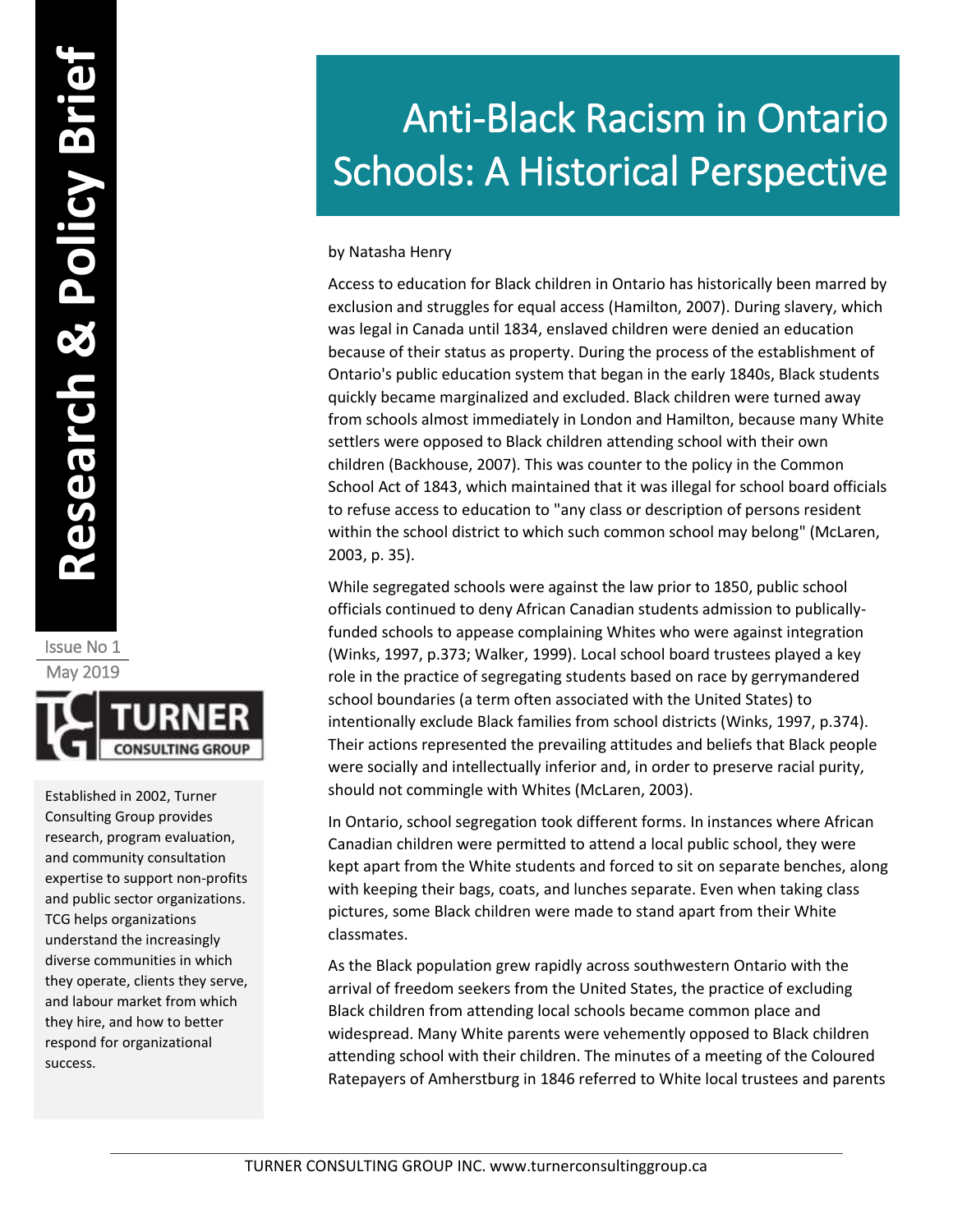

Students of King Street School in Amherstburg Ontario with their teacher, J. H. Alexander, [ca. 1890s], F 2076-16-7-4, Archives of Ontario.

expressing that "sooner than they will send to school with niggers they will cut their children's heads off and throw them into the roadside ditch" (Rice, 1846).

White people also began to lobby the government for legislation to legalize racial segregation in public schools. The superintendent of schools for Canada West, Egerton Ryerson, complied with their demands by codifying racially segregated schools in Canada West in the *Common Schools Act* of 1850. This Act added a provision to the separate schools clause, allowing for separate schools based on race and religion. The legislation allowed for Catholic and Black people to request a separate school based on need and numbers. It also allowed White school trustees to decide to form separate schools for these groups, even if they objected.

Not only were Black children not welcomed in local schools and Black residents referred to using racial epithets, school taxes were collected from Black

property-holding residents to help pay for the public schools their children could not attend (Archives of Ontario, 1843; Archives of Ontario, 1851). In some places, a rate bill (fees) was also charged for Black children to attend separate schools. Levied taxes for schooling could be one or the other, or a combination of both. Black parents could not withhold the school tax to pay for White schools, but could refuse to pay the rate bill, which supported Black schools (Hill, 1852).

Separate schools for Black children were established in numerous towns in southern Ontario with larger Black populations including Amherstburg, Windsor, Chatham, Sandwich, Harrow, Charlotteville, West Flamborough, St. Catharines, and Brantford. These schools did not receive equal funding. The school buildings were old and dilapidated. The books and supplies they received were old and in poor condition, if they received any at all (Cooper, 1994). While not all White teachers agreed with excluding Black children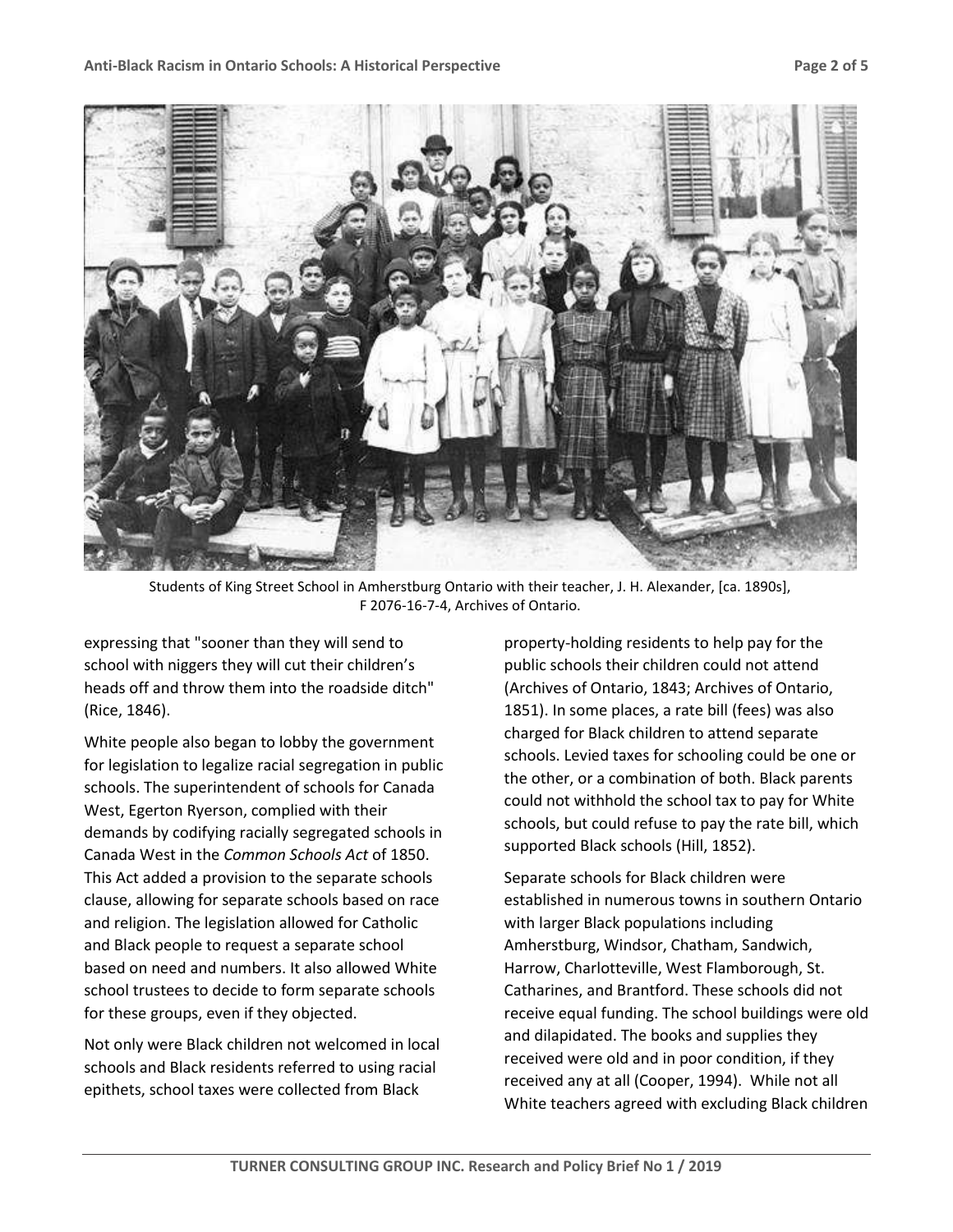from public schools, those who tried to accept Black students against the community's wishes, faced reprimand by White parents and possible job loss by school board officials.

Not only was Ontario's public education system largely segregated, so too was the teaching profession. Only a handful of Black teachers were employed in schools in Ontario. As a result, where Black students were accepted by the public schools, they were taught primarily by White teachers. Black teachers primarily taught in the segregated schools. In Toronto, while the student body of schools were integrated, no Black teachers were employed in the city's public schools until 1952 when Wilson Brooks was hired. For the most part, Black teachers throughout Ontario faced poor working conditions and lower pay than their White counterparts (Cooper, 1994).

## Toronto Gets First Negro Teacher

When 34 boys and girls went back to their books at<br>Brock Avenue School in Toronto, Canada, they found<br>they had a new teacher—a Negro—the first of his race to be hired by the city's public schools. Wilson Brooks, a 28-year-old graduate of the University of Toronto. a 28-year-old graduate of the University of Toronto,<br>noted: "On the opening day, the first thing my pupils<br>noticed about me was my color. Now they know me as<br>a teacher and a person, and I think the first impression<br>has dis before returning to his native Toronto.

Jet Magazine. September 25, 1952.

Adding another layer to the mistreatment of Black children in Ontario schools, their academic abilities and intelligence were questioned by some school officials. Poor test scores of children in Kent County were attributed to their genetics and race, not to the unequal learning conditions or to the racism Black families endured in society (Tanser, 1939; Winks, 1997, p. 381).

In some parts of southwestern Ontario, Black children could not get an education at all because they could not attend their local common school and the separate school for Black children was too far away. Consequently, Black parents had to seek alternatives to educate their children. Some sent their children to mission schools established by Christian churches or enrolled them in Sunday

schools. Some who could afford to, sent their children to Black-operated private schools (Cooper, 1994; McLaren, 2004).

Newspaper editor and activist Mary Ann Shadd Cary opened a racially integrated school in Windsor in 1851. While parents had to pay for their children to attend the school, these schools also received some financial support from the American Missionary Association to help cover the costs for freedomseeker families from the United States who could not afford to pay. The school became so well known for its high level of academic rigour and student performance that local White parents began to send their children to the school (Frost & Tucker, 2016, p.176). After relocating to Chatham, Shadd Cary also helped to establish a school there in 1856 with her sister-in-law Amelia Freeman Shadd where she also taught. Students received instruction in core subjects as well as music, writing, and art (Bristow, 1994, p.116).

For Black communities emerging out of the vestiges of enslavement, education was viewed as key to a better life. Black parents were vigilant in voicing their objection to the racism they faced in order to ensure that Black children could access public education. Unfortunately, they did not find support in the Superintendent of Education Egerton Ryerson, who did very little to address the anti-Black racism fomenting in the system under his supervision. Instead, Ryerson codified the White community's racism in law.

In pursuit of equal access to education in Ontario, Black parents have taken individual and collective measures to challenge anti-Black racism in public school system in many different ways. Black people in many communities across southwestern Ontario organized community meetings, formed committees to investigate the exclusion of Black children from public schools, and planned strategies to challenge incidents of anti-Black racism. Petitions and letters were written to school board trustees, Superintendent Ryerson, and other government officials to lobby for legislative change. Black parents argued that they were entitled to equal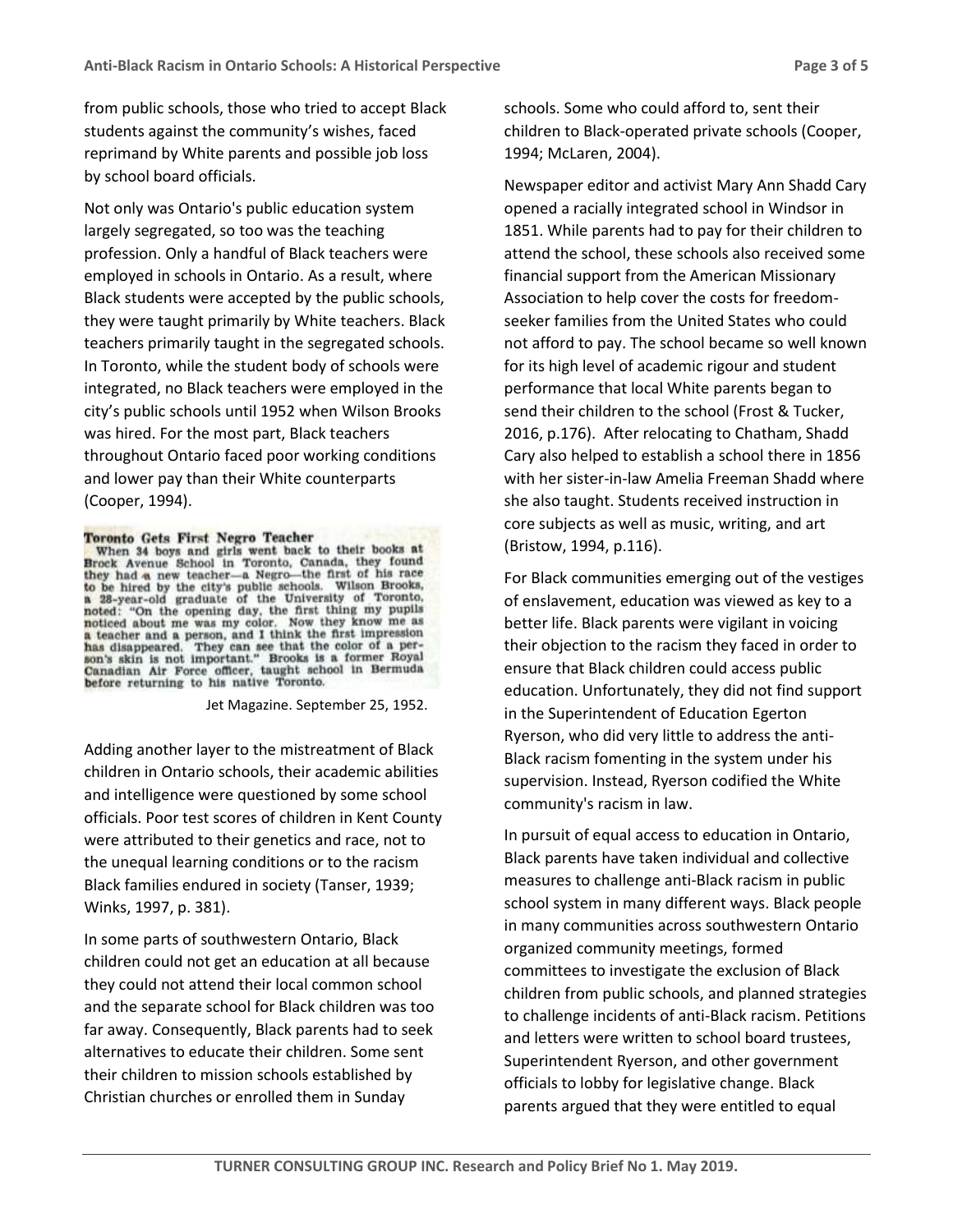treatment as British subjects and later Canadian citizens and that it was wrong for them to pay taxes to support an educational system from which their children were excluded (Knight, 1997).

Some Black parents engaged in direct action by bringing their children to White schools in an attempt to force their admission. Some parents refused to send their children to the segregated schools that were established by school boards. Black residents also brought their stories to both mainstream and Black newspapers to inform the public of what was happening and to garner support for their cause.

Black parents also took their fight to the courts, suing school trustees and school boards, in their effort to have common schools desegregated and for Black separate schools to receive equal funding. Between 1850 and 1885, at least six lawsuits were launched by Black parents. In all but one case, the practice of excluding Black children from public schools was upheld by the Superior Court of Canada West (Ontario). The court ruling in favour of only one Black family is demonstrative of how entrenched and acceptable racism in education was.

Access to quality education was of such importance that Black people in Chatham used the August 1st, 1891 annual gathering not to celebrate Emancipation Day, but to organize parents into the Kent County Civil Rights League to fight against segregated education (Shadd, 2007).

The struggles that Black Canadians faced in the education system reflected the struggles they faced in other areas of society such as employment and housing. Historical patterns of anti-Black racism and marginalization existed in colonial public education in Ontario which were supported by laws and court decisions that sought to maintain and reinforce White supremacy. The result was limited educational opportunities or no education at all for Black children in some communities, not to mention the irreparable psychological and emotional damage they endured.

The law was only changed in 1964 when the first Black MPP Leonard Braithwaite put forth a motion for the government to repeal the section of the Act that allowed for racially segregated schools (Morrison, 2015).



Leonard Braithwaite Ontario MPP 1963 to 1975

The last segregated school in Ontario closed in 1965 in Colchester.

## **Discussion Questions**

In what ways do the experiences of Black students in the 1800s in Ontario's education system reflect the experience of Black students today?

Commenting on legal segregation in education, historian James Walker points out:

By circumstance and public attitude, a colour line was drawn in Canada which affected the economic and social life of the blacks. The various attempts to give legal sanction to the line failed universally except in one important area: blacks were denied equal use of public schools in Nova Scotia and Ontario, and this division was recognized by the law. The most important manifestation of colour prejudice in Canadian history is in education (Walker, 1980).

Why did James Walker call denying Black students access to public schools, "the most important manifestation of colour prejudice in Canada"?

## **References**

Archives of Ontario. (1843, October 15). Petition of the "People of colour" of Hamilton to the governor general protesting the practice of segregated schooling for Black children, 15 October, 1843. [Letter]. Department of Education Incoming General Correspondence, RG 2-12.

Archives of Ontario. (1851, December 12). *Petition of colored inhabitants of Simcoe, 12 December, 1851.* [Letter]. Incoming Education Correspondence, RG 2.12.